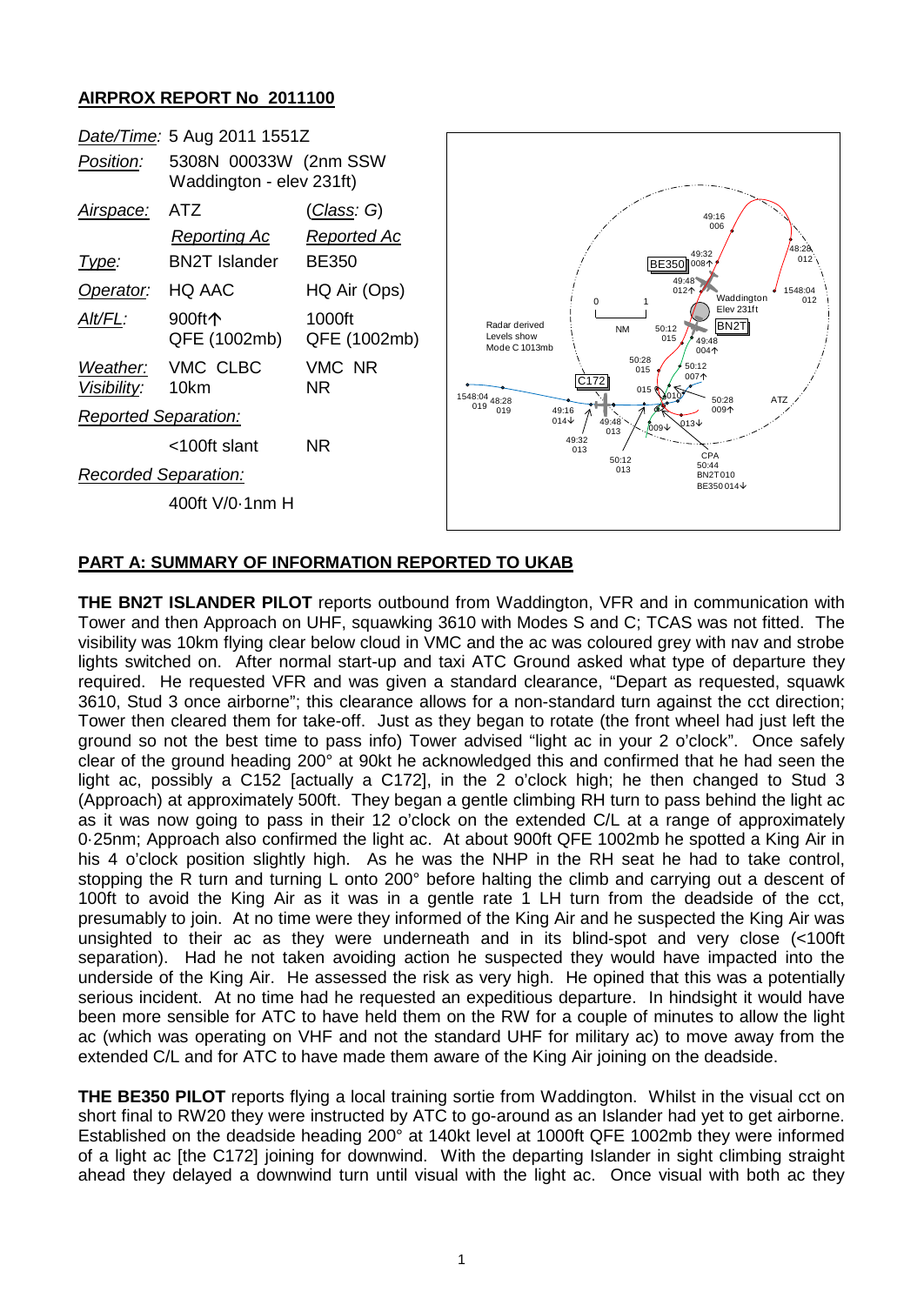turned downwind. Although they received a TCAS TA against the Islander, they were visual with both ac throughout and the flight safety risk was minimal.

**BM SAFETY MANAGEMENT** reports that this Airprox occurred between a BN2T Islander CC2 conducting a VFR departure and a BE350 going around within the visual cct at Waddington.

All heights stated are based upon SSR Mode C from the radar replay unless otherwise stated, with a 2-300ft difference between QFE height and radar altitude. All speeds quoted are based upon the recorded GS.

At the time of the incident, Waddington was operating to RW20 with a LH cct at 1000ft QFE. The TWR and GRD positions were bandboxed which is common at Waddington due to the lack of task load on GRD. The ADC assessed the task complexity as medium and their workload as high to medium.

There were 3 ac involved within the incident sequence, the Islander operating on UHF and the BE350 and a C172 operating on VHF. At times during the incident sequence the RT is congested, with 3 separate occasions where transmissions from ac were made simultaneously on UHF and VHF. Whilst the ATC Order Book states that 'when operating a visual circuit containing a mixture of VHF and UHF ac, all UHF traffic must be transferred onto VHF' the ADC has stated that they interpreted this as referring to ac remaining within the visual cct; consequently, they allowed the Islander flight to remain on UHF as it was departing the airfield. Moreover, the ADC did not take the opportunity to transmit on both frequencies simultaneously but alternated between them.

The incident sequence commenced at 1547:36 when a C172 pilot called to join the visual cct from the W, positioning for a downwind join to RW20 (WAD 257° 5nm indicating 1900ft). However, the ADC did not respond as they were liaising with APP about the Islander's departure details and then passing these to the Islander crew. At this point, the Islander was taxying for departure and the BE350 was downwind, 1·5nm NE of the airfield. At 1548:00, co-incident with the C172 pilot calling again on VHF for join, the Islander stated on UHF that they were switching to Tower.

At 1548:07 the ADC authorised the C172 flight to join the cct downwind which was acknowledged by its pilot. At 1548:14 the Islander crew called on UHF that they were, *"ready for departure"* and the ADC cleared them for take-off at 1548:20. At 1548:30 the BE350 called final on VHF and, having initially been placed on a *"continue"*, was instructed to, *"go-around"* at 1549:17. Waddington have subsequently confirmed that the *"continue"* clearance was issued in expectation of the Islander departing but that the Islander's pre-takeoff checks took longer than expected as the pilot was new to type.

At 1549:32 APP called the ADC to highlight the crosswind position of the C172 joining from the W, which was 2.8nm SW of the airfield. This prompted the ADC to pass a warning of the traffic to the Islander flight at 1549:45, stating that there was, *"one light aircraft joining from the west."* Co-incident with this transmission on UHF, the C172 pilot called on VHF stating that they were, *"upwind request location of the other aircraft*." The ADC responded by correctly re-stating the positions of all of the cct traffic and, at 1549:48, the Islander is seen to get airborne on the radar replay.

At 1549:52 and co-incident with the C172 pilot reading back the TI on VHF, the Islander crew asked the ADC on UHF to, *"confirm that's one aircraft from the west "* which was confirmed by the ADC. At this point the Islander was accelerating through 73kt and indicated FL004 (~100ft QFE 1002mb) climbing, with the BE350 0·9nm N, indicating FL012 (~900ft QFE) and 156kt and 0·2 nm lateral separation between their respective tracks.

Between 1550:02 and 1550:18 the ADC exchanged RT with the C172 pilot to ensure that he was visual with both the Islander and the BE350. During this exchange at 1550:14, the BE350 turned starboard to diverge from the track of the Islander. At 1550:12, 0·5nm lateral separation existed between the incident ac; the BE350 indicating FL015 (~1200ft QFE) and 160kt, with the Islander indicating FL007 (~400ft QFE) and 93kt.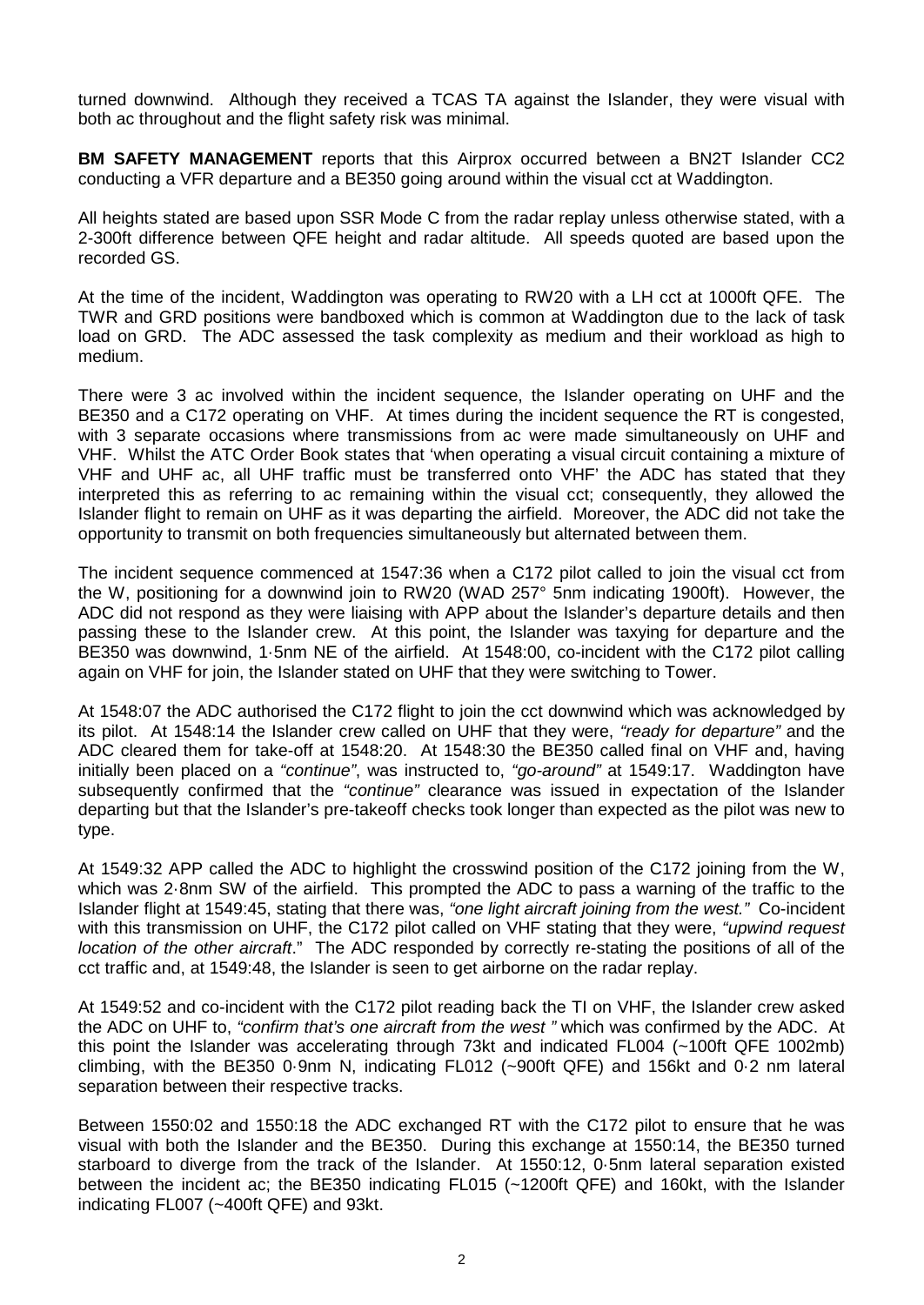At 1550:28, with the Islander 1·6nm SW of the airfield indicating FL009 (~600ft QFE), the Islander crew stated that they were, *"taking a right turn for that aircraft* [the C172] *in our twelve o'clock, changing stud 3."* This turn can be witnessed on the radar replay between 1550:15 and 1550:22. At the same time the BE350, 0·4nm NW of the Islander, commenced a L turn to pass through the Islander's 6 o'clock. The BE350 pilot stated in their report that they remained visual with the Islander throughout the incident sequence and turned downwind once they were visual with the C172.

The CPA occurred at 1550:44 as the BE350 passed 0·1nm through the Islander's 6 o'clock, indicating 400ft above.

Based upon conversation between APP and the ADC after the incident, the call from APP to the ADC at 1549:32 was as a result of APP's concern about the release of the Islander with the C172 in the crosswind position. However, although the Islander turned to position themselves behind the C172, the change of direction was only around 2-5°. Consequently, given that the BE350 was visual with the Islander throughout the incident sequence, the positioning of the C172 had no bearing on this incident. Furthermore, on the basis that the BE350 was visual with the Islander throughout, it is clear that the separation that existed was controlled and thus the crew of the Islander were concerned over the proximity of the BE350, which would have been ameliorated by improved situational awareness.

The ADC's understandable yet incorrect interpretation of the ATC Order Book where it related to the operation of the visual cct on VHF, removed the ability for the Islander crew to develop their SA. Moreover, the ADC's workload meant that they were too busy to pass individual TI to the Islander crew on UHF, as their focus was on the C172. Finally, the Islander crew's decision to switch to APP whilst still within the ATZ removed the ADC's final opportunity to have passed TI, albeit that that TI would have only been 12sec prior to the CPA.

Following this incident, RAF Waddington has reviewed their Flying and ATC Order Books and has adopted the use of VHF as the primary TWR freq.

**HQ AIR (OPS)** comments that it seems that the Islander crew was not aware of the presence of the BE350 due to the fact that they were operating on UHF, whereas the cct traffic was on VHF; this may account for their planning to turn R on their departure when a LH cct direction was being used and there was another ac (the BE350) on the deadside. It is pleasing to note that the RAF Waddington FOB has been revised to avoid this situation in the future. However, ultimately the BE350 flew close enough to the Islander to cause concern, even though the pilot of the BE350 seemed to have good SA on all cct traffic (despite the issue of the ac being on different frequencies) and was visual with the Islander throughout the Islander's departure. All aircrew should be reminded of the need to give sufficient avoidance to other ac to prevent these sorts of situations arising.

**HQ AAC** agreed with HQ Air (Ops), and added that it is imperative that sufficient 'separation' is maintained at all times. It is felt the clearance to allow the C172 to join non-standard across the extended C/L with ac departing contributed to the incident.

## **PART B: SUMMARY OF THE BOARD'S DISCUSSIONS**

Information available included reports from the pilots of both ac, transcripts of the relevant RT frequencies, radar video recordings, reports from the air traffic controllers involved and reports from the appropriate ATC and operating authorities.

Members agreed that there were several factors which had led to this Airprox being filed and a critical element was that the BN2T crew had no warning of the BE350's approach. First, the ADC had prevented the BN2T gaining SA on cct traffic by allowing the flight to remain on UHF whilst the other traffic was on VHF. Second, ATC had not transmitted on both frequencies at the same time which would have improved the BN2T crew's mental 'air picture' by hearing ATC's instructions and information, even if they could not hear the pilots' responses on VHF. As a result, they did not hear